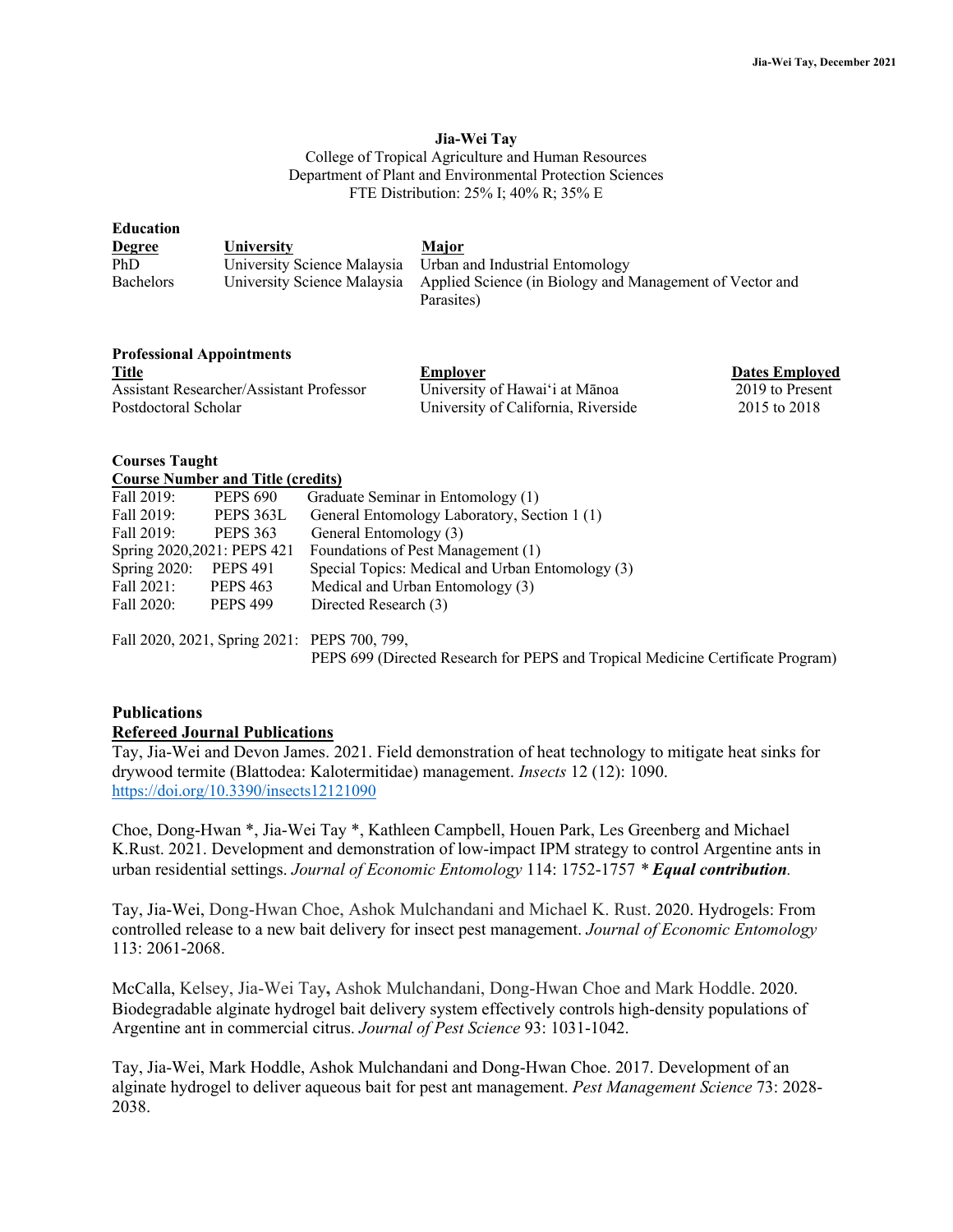Lee, Ching-Chen, Hirotaka Nakao, Shu-Ping Tseng, Hung-Wei Hsu, Gwo-Li Lin, Jia-Wei Tay, Johan Billen, Fuminori Ito, Chow-Yang Lee, Chung-Chi Lin and Chin-Cheng Yang. 2017. Worker reproduction of the invasive yellow crazy ant *Anoplolepis gracilipes. Frontiers in Zoology* 14: 24.

Tay, Jia-Wei and Chow-Yang Lee. 2015. Induced disturbances cause *Monomorium pharaonis* (Hymenoptera: Formicidae) nest relocation. *Journal of Economic Entomology* 108: 1237-1242.

Tay, Jia-Wei and Chow-Yang Lee. 2015. Effects of a juvenile hormone analogue pyriproxyfen on monogynous and polygynous colonies of the Pharaoh ant *Monomorium pharaonis* (Hymenoptera: Formicidae). *Tropical Biomedicine* 32: 453-462.

Tay, Jia-Wei, Kok-Boon Neoh and Chow-Yang Lee. 2014. The roles of the queen, brood and worker castes in the colony growth dynamics of the Pharaoh ant, *Monomorium pharaonis* (Hymenoptera: Formicidae). *Myrmecological* News 20: 87-94.

Tay, Jia-Wei and Chow-Yang Lee. 2014. Influences of pyriproxyfen on fecundity and reproduction of the Pharaoh ant (Hymenoptera: Formicidae). *Journal of Economic Entomology* 107: 1216-1223.

Cheah, Shao-Xiong, Jia-Wei Tay, Lai-Kheng Chan and Zairi Jaal. 2013. Larvicidal, oviposition, and ovicidal effects of *Artemisia annua* (Asterales: Asteraceae) against *Aedes aegypti, Anopheles sinensis*, and *Culex quinquefasciatus* (Diptera: Culicidae). *Parasitology Research* 112: 3275-3282.

# **Conference Proceedings**

Tay, J.W., Hoddle, M., Mulchandani, A. and Choe, D. H. 2018. Use of a biodegradable hydrogel to deliver aqueous bait to control Argentine ants in residential settings. National Conference on Urban Entomology and Invasive Pest Ant Conference, Cary, NC.

Tay, J.W., Hoddle, M., Mulchandani, A. and Choe, D. H. 2017. The use of an alginate hydrogel to deliver aqueous bait to manage an invasive ant pest in residential settings. In: *Proceedings of the 9th International Conference on Urban Pests*. Birmingham, UK. M.P. Davies, C. Pfeiffer and W.H. Robinson (eds). Pureprint Group, UK, pp. 265-269.

# **Extension Publications**

Choe, Dong Hwan and Jia-Wei Tay. 2021. Low-impact ant IPM. *Pest Control Technology*. November issue: 38-42. Available online at https://www.pctonline.com/article/low-impact-ant-ipm/

Tay, J. W. 2021. Introduction and identification: ants, termites, cockroaches, and mosquitoes in Hawaii. Available online at https://cms.ctahr.hawaii.edu/jwtay/Pest-info

Tay, J. W and D. H. Choe. 2018. Using seaweed to deliver liquid ant baits. *Green Bulletin* 8: 1-2. (invited) Available online at http://ipm.ucanr.edu/PDF/PUBS/greenbulletin.2018.spring.pdf

Schall K., Tay, J. W., Mulchandani, A., Choe, D. H. and Hoddle, M. 2018. Harnessing hydrogels in the battle against invasive ants: Could a hydrogel baiting system solve Argentine ant problems in southern California citrus? *Citrograph* 9: 30-35. (invited) Available online at https://ucanr.edu/sites/ucrurbanpest/files/285788.pdf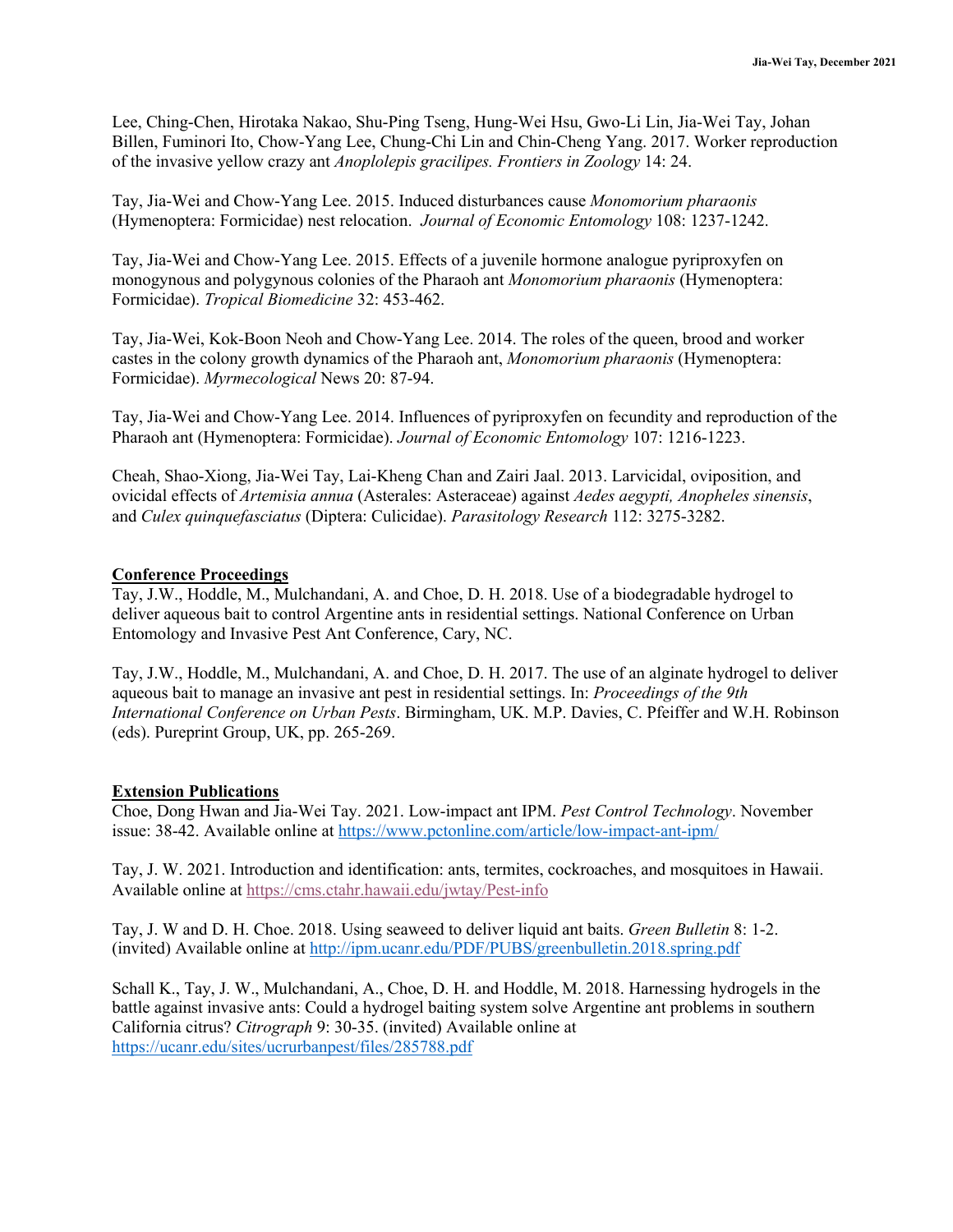## **Extension Activities and Other Creative Works (i.e., Extension Videos, Websites, Exhibitions, etc.)**

John M. Kirsch and Jia-Wei Tay. 2021. Larvicidal effects of low concentrations of *Beauveria bassiana* against *Aedes albopictus* (Diptera: Culicidae). MUVE section's poster. 1<sup>st</sup> place. 2021 Entomological Society of America. (Students also won Entomology Games at Entomological Society of America 2021: https://cms.ctahr.hawaii.edu/News/ArtMID/48015/ArticleID/2236/The-Giant-Killers)

Jia-Wei Tay. Co-organizer with BASF and Veseris. Termite field day. Hawaiian Plantation Village. July 8, 2021.

Jia-Wei Tay. Co-organizer with Polyguard Inc. on termite session. Construction Specification Institute webinar. June 30, 2021.

Jia-Wei Tay. 2021. Course announcement YouTube video. July 25, 2021. https://youtu.be/XuzrRo1eaCo

Jia-Wei Tay. Exhibitor and Educator. Mass Timber Conference. March 30-April1, 2021.

Jia-Wei Tay. Presenter. Mamalu Poepoe, Department of Land and Natural Resources meeting. Presented research to the "Strategic Biosecurity for Airports" working group and the stakeholders. August 3, 2021.

Jia-Wei Tay. Educational outreach. 2019-2021. Termite educational project. Kaiser High School, Hawaii, and Hawaii Pacific University.

Choe, Dong-Hwan, Jia-Wei Tay, Mark Hoddle, Ashok Mulchandani and Michael Rust. 2020. Biodegradable hydrogel to deliver aqueous bait to control pest ants. Patent application no. 62/400,161; Publication no. US20200029555; international publications BR112019005990, CN110114092, EP3518980, WO/2018/064186.

Jia-Wei Tay. November 6, 2019. Entomological Society of America (ESA) eNews: https://www.entsoc.org/system/files/Nov6-2019.pdf

Jia-Wei Tay. November 4, 2019. Get to Know video interview. CTAHR YouTube channel, through the Office of Communication Services, University of Hawaii at Mānoa: https://youtu.be/wJKvdXZrTTA

Jia-Wei Tay. November 1, 2019. CTAHR Exhibition. Society of Advancement of Chicanos/Hispanics and Native Americans (SACNAS) National Diversity in STEM Conference. Hawaii Convention Center.

Jia-Wei Tay. August 26, 2019. Plant and Environmental Protection Sciences Exhibition. Welina Mānoa, Campus Center, University of Hawaii at Mānoa.

Jia-Wei Tay. 2017. Using seaweed to kill invasive ants. Through University of California, Riverside official YouTube channel: https://youtu.be/CwDB8uyCCmg

Jia-Wei Tay. 2017. Novel methods for Argentine ant IPM. Available online at https://ucanr.edu/sites/ucrurbanpest/Research/Ant/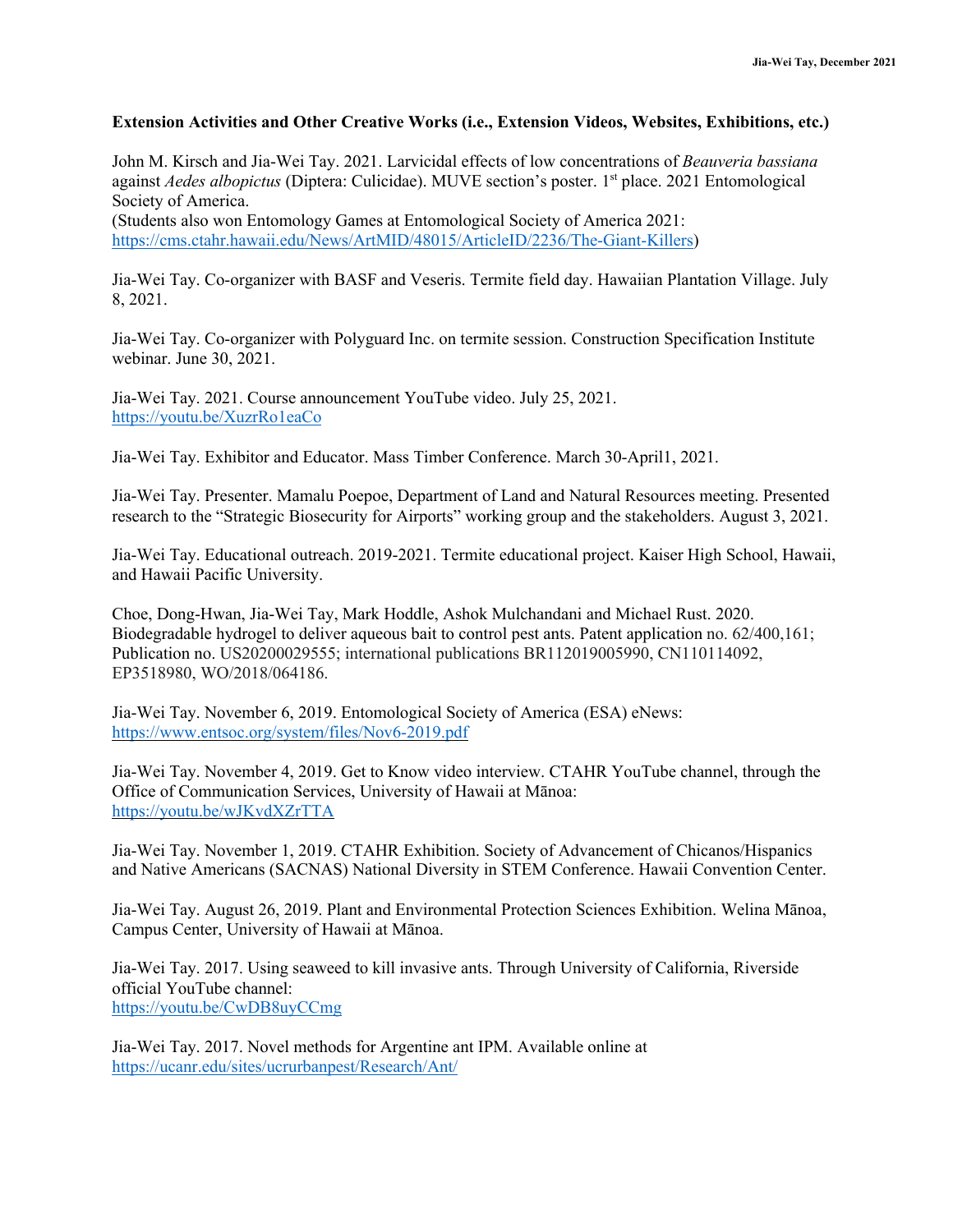## **Leadership Roles (Committees, Boards, Advisory, etc.)**

- 2021- Awardee. Entomological Society of America's MUVE Highlights in Urban Entomology. 2019- Ex-officio committee, State of Hawaii Pest Control Board, Dept. of Commerce and
- Consumer Affairs 2018- Reviewer, *Journal of Economic Entomology*, *Insects* (Reviewer Board), *Entomologia Experimentalis et Applicata*, *Journal of Asia-Pacific Entomology*, *Tropical Life Sciences Research*, *Journal of Agricultural and Food Chemistry*, *Proceedings of the Hawaiian Entomological Society, Forests, Journal of Medical Entomology, Agronomy*
- 2019- Member, UHM Graduate Faculty
- 2019- Member, Termite Inspection Training, Hawaii Pest Control Association
- 2019- Member, Hawaii Pest Control Association
- 2019- Student Competition Judge, Entomological Society of America Annual Meeting
- 2019- Search committee for mycology faculty position, Department of Plant and Environmental Protection Sciences, University of Hawaii at Mānoa (postponed due to COVID-19)
- 2019- Proctor, Board-Certified Entomologist (BCE) Certification Examination
- 2019- Member of Hawaiian Entomological Society
- 2020- Manage Nan-Yao and Jill Su Entomology Scholarship
- 2021- Reviewer; book proposal of Nan-Yao Su and Chow-Yang Lee. CABI International Publisher.
- 2021- Judge. ESA's new Alate Award (for Historically Black Colleges and Universities and other Minority-Serving Institutions' candidates)
- 2021- Judge. Waipahu High School's STEM (Science, Technology, Engineering, and Math) Honors projects.
- 2021- Advisory. Office of Communication Services, CTAHR.

## **Graduate Students**

| Category                            | <b>Current Number of Students</b> | Number Graduated (Career) |
|-------------------------------------|-----------------------------------|---------------------------|
| <i>Chair</i> of Master's Committees |                                   |                           |
| <i>Chair</i> of PhD Committees      |                                   |                           |
| Member of Master's                  |                                   |                           |
| Committees                          |                                   |                           |
| Member of PhD Committees            |                                   |                           |

### **Grant Support**

Grants received from July 2019-October 2021 at UHM: **Extramural Grants and Contracts (Total extramural: \$ 389,722)**

Title of Grant: Enhancing biological control of citrus sooty mold complex with novel ant control technology using entomopathogenic nematode water-storing hydrogels in an IPM approach Source of Grant: Western IPM Center Total Dollar Value: \$ 29,999 Dates of Grant: 3/1/2021-2/28/2022 Role: PI: Jia-Wei Tay; Co-PI: Koon-Hui Wang, Jensen Uyeda, Roshan Manandhar

Title of Grant: A Pilot Study: Entomopathogenic fungi on ovitraps' egg-laying substrate for mosquito control Source of Grant: Hawaii Invasive Species Council (HISC), Hawaii Department of Land and Natural Resources (DLNR) Total Dollar Value: \$ 24,000 Dates of Grant: 4/1/2021-1/31/2022 Role: PI: Jia-Wei Tay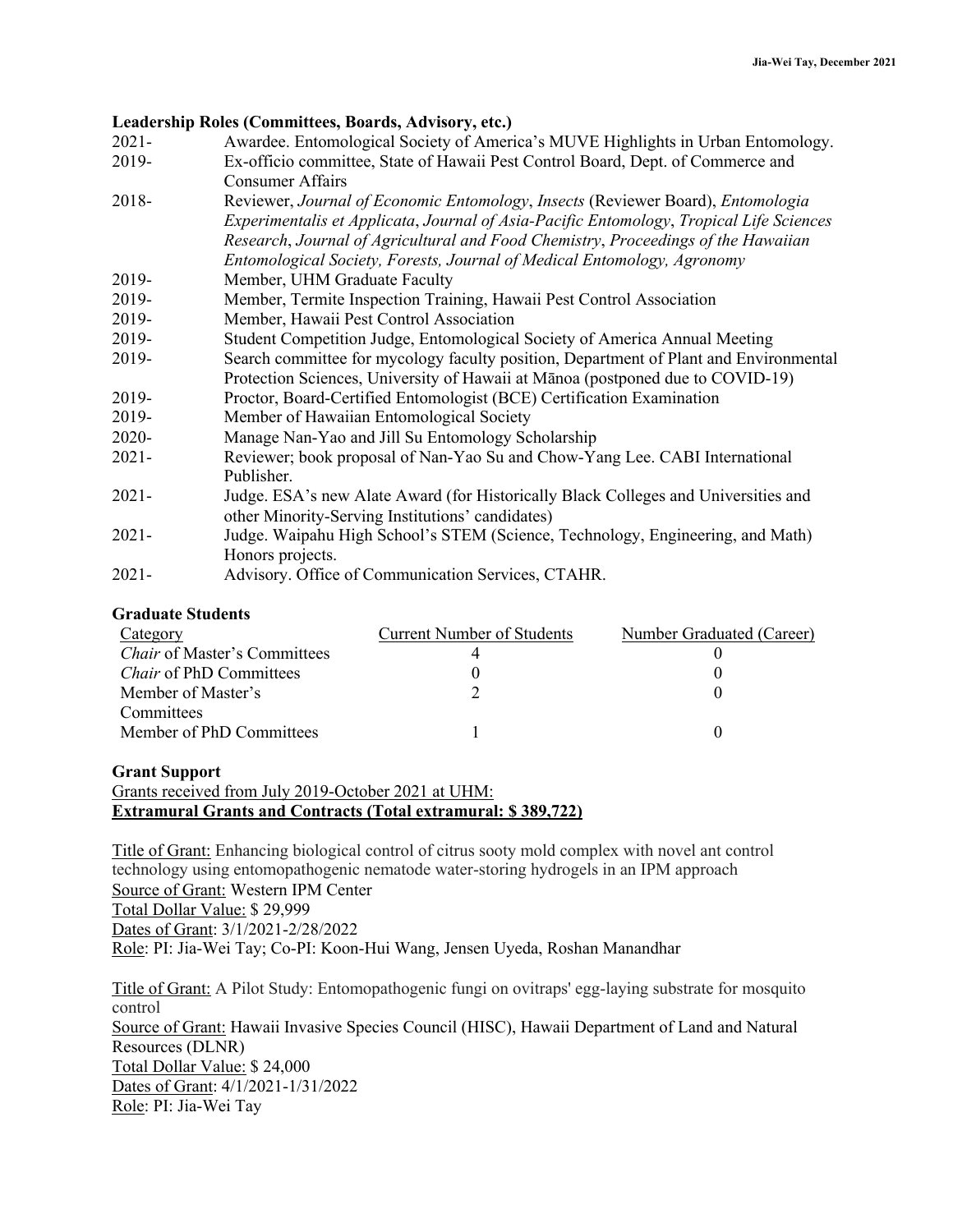Title of Grant: Biopesticides delivered with water-storing hydrogels for control of invasive yellow crazy ants Source of Grant: Hawaii Invasive Species Council (HISC), DLNR Total Dollar Value: \$ 31,548 Dates of Grant: 1/1/2021-4/1/2022 Role: PI: Jia-Wei Tay

Title of Grant: Application of novel and effective oviposition deterrents for *Bactrocera dorsalis* and other invasive fruit flies Source of Grant: USDA-ARS Total Dollar Value: \$ 145,972 Dates of Grant: 9/1/2021-8/31/2022 Role: PI: Jia-Wei Tay

Title of Grant: Identification of a fruit fly surrogate and development of postharvest treatments for the quarantine pest *Bactrocera dorsalis* Source of Grant: USDA-ARS Total Dollar Value: \$ 119,703 Dates of Grant: 9/1/2020-7/31/2022 Role: PI: Jia-Wei Tay

Title of Grant: Field evaluations of baits in eliminating Formosan subterranean termites *Coptotermes formosanus* in Hawaii Source of Grant: Corteva Agriscience Total Dollar Value: \$ 20,000 Dates of Grant: 6/1/2021-5/31/2025 Role: PI: Jia-Wei Tay

Title of Grant: Evaluation of cross laminated timber resistance to *Coptotermes formosanus* attack Source of Grant: Kai Hawaii, Inc. Total Dollar Value: \$ 5,000 Dates of Grant: 1/1/2021-12/31/2021 Role: PI: Jia-Wei Tay

Title of Grant: Evaluation of a termite barrier as a defense system against Formosan subterranean termite in Hawaii Source of Grant: Polyguard, Inc. Total Dollar Value: \$ 13,500 Dates of Grant: 1/1/2021-12/31/2021 Role: PI: Jia-Wei Tay

In preparation:

Vector suppression and prevention applied research program under One Health concept. Vector-Borne Disease Regional Centers of Excellence. Centers for Disease Control and Prevention. As co-PI.

### **Intramural Grants**

Title of Grant: Improved detection and control of tropical invasive insect pests Source of Grant: USDA-ARS Total Dollar Value: \$ 140,000 Dates of Grant: 9/1/2020-9/30/2023 Role: PI: Jia-Wei Tay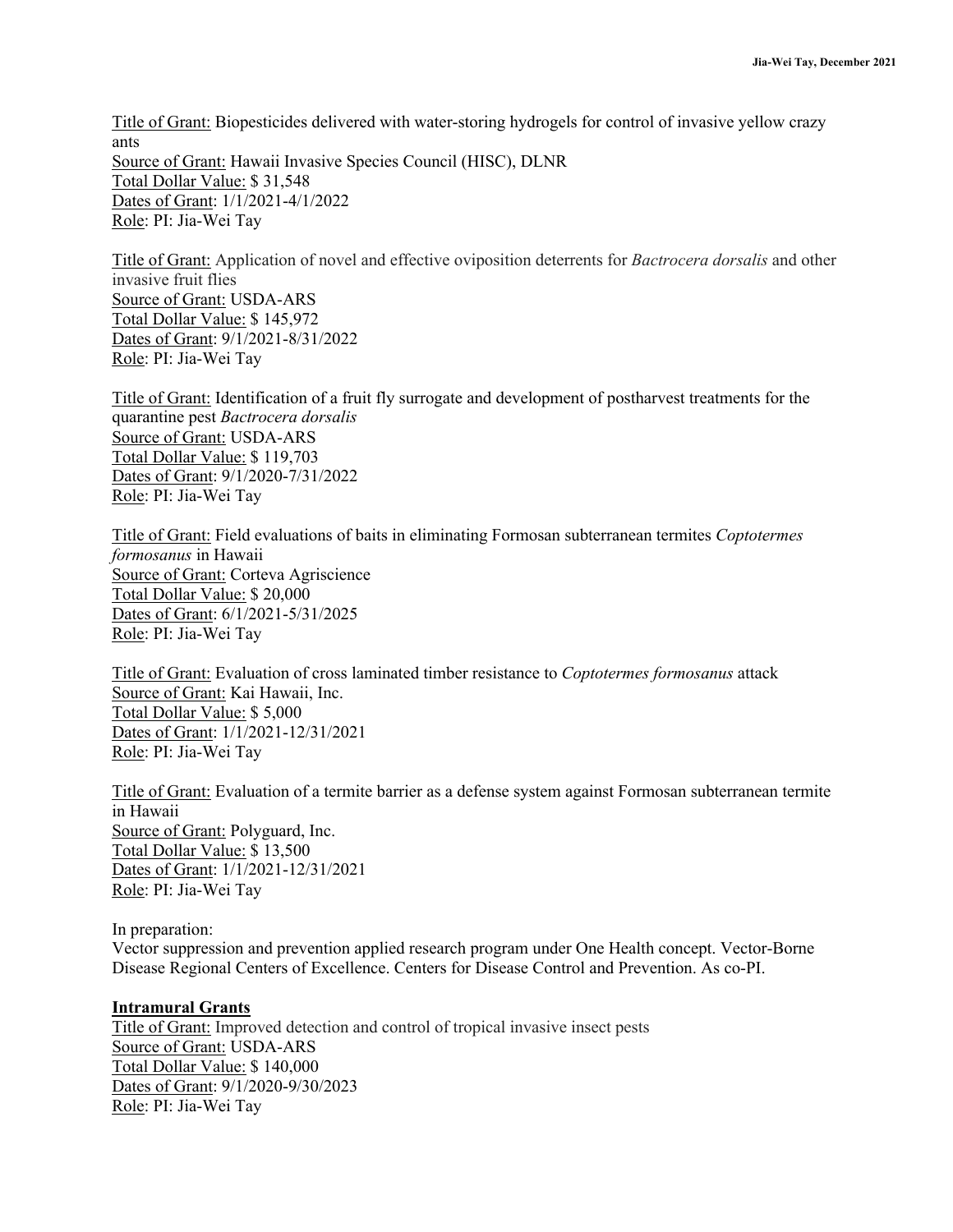Title of Grant: Linalool: biosynthesis in sweet basil and application in human health and pest control Source of Grant: USDA NIFA Research Capacity Funds Total Dollar Value (Your share of the grant value): \$ 8,970 (\$ 3,370) Dates of Grant: 2020 Role: Co-PI

Title of Grant: Ecology and management of invasive urban pests in Hawaii Source of Grant: USDA NIFA Hatch Total Dollar Value (Your share of the grant value): n/a Dates of Grant: 2020-2024 Role: PI

Title of Grant: Managing insects of urban and medical importance in Hawaii using integrated pest management Source of Grant: Extension Plan of Work, Smith-Lever Fund Total Dollar Value (Your share of the grant value): \$ 4,000 Dates of Grant: 2020-2024 Role: PI

# **Grants not awarded**

NIFA Crop Protection and Pest Management. 2020, 2021. Title: Essential oils as effective organic alternatives to conventional insecticides for economically-damaging invasive pest species (as co-PI)

Western IPM Center Grant. 2020. Title: Development and evaluations of a controlled release system for mosquito management.

Pacific Southwest Center of Excellence in Vector-borne Diseases (PACVEC). 2020, 2021. Title: Development of a *Beauveria bassiana*-infused ovitraps network for biological control of *Aedes albopictus* and detection of future invasive mosquitoes on Oahu, Hawaii.

# **Presentations at Conferences**

Title: Highlights in Urban Entomology for year 2021 - Award Authors: Tay, J.W. \* Name of Conference: Entomological Society of America Annual Meeting Location: Denver, Colorado Date of Presentation: October 30 – November 3, 2021

Title: Hydrogel baits with improved water loss dynamics effectively attract and control higher numbers of pest ant populations Authors: Tay, J.W. \* Name of Conference: Entomological Society of America Virtual Annual Meeting Location: online Date of Presentation: November 11-25, 2020

Title: Management of invasive sugar-feeding ant and subterranean termites in Hawaii Authors: Tay, J.W. \* Name of Conference: CTAHR Virtual Invasive Pest Mini Conference Location: online Date of Presentation: October 15, 2020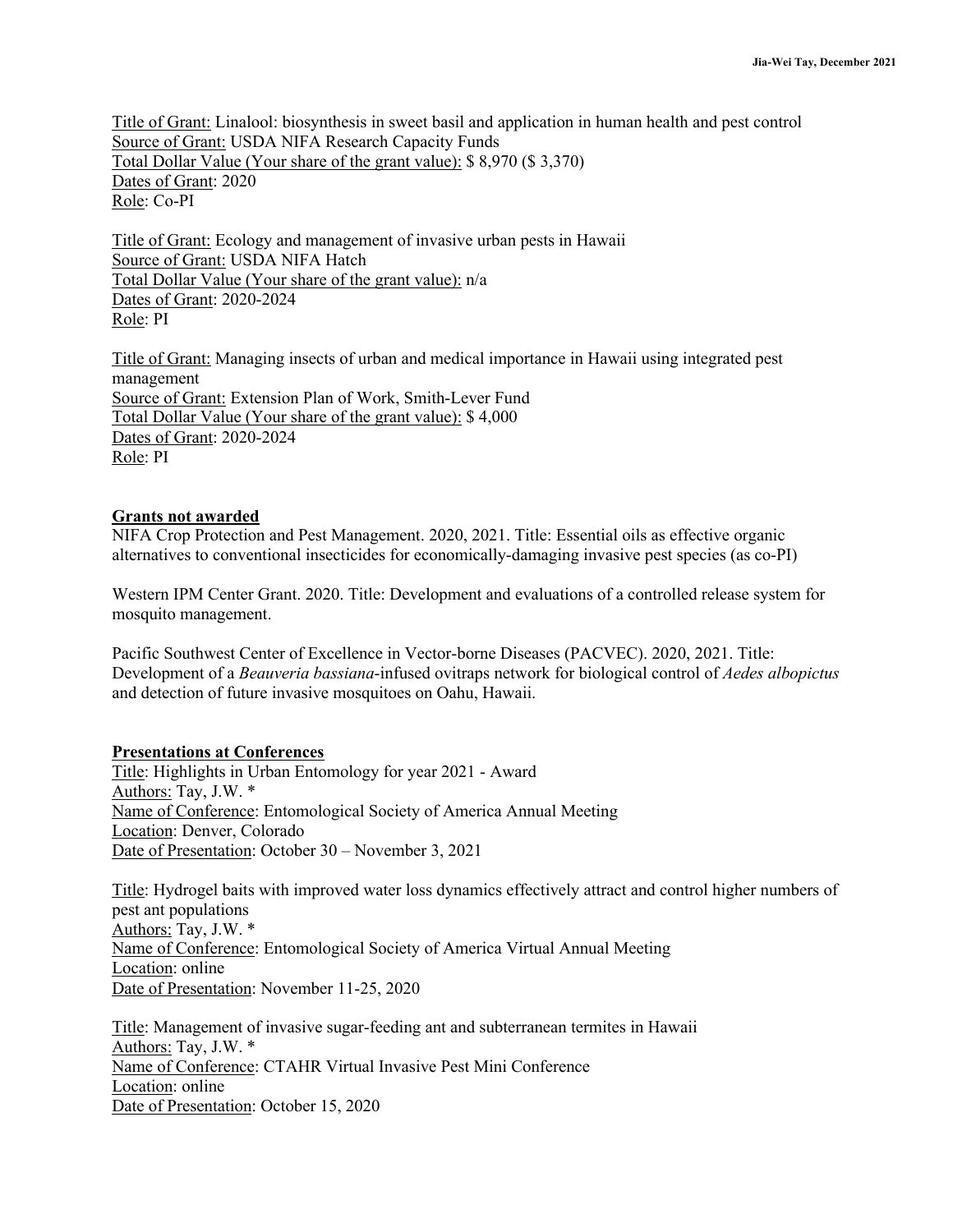Title: Field demonstration of heat technology to mitigate heat sinks for drywood termite management in Hawaii (paper accepted) Authors: Tay, J.W. \* Name of Conference: International Congress of Entomology (cancelled due to Covid-19) Location: Helsinki, Finland

Title: Formosan and Asian subterranean termite tunneling behavior and their sustainable pest management using physical barrier Authors: Tay, J.W. \* Name of Conference: Entomological Society of America Annual Meeting Location: St. Louis, Missouri Date of Presentation: November 17-20, 2019

Title: Biology and management of common pest ant species in Hawaii Authors: Tay, J.W. \* Name of Conference: Hawaii Pest Control Association Annual Learning Conference (275 attendees) Location: The KROC Centre, Hawaii Date of Presentation: September 20, 2019

Title: Ecology and management of invasive Argentine ant Authors: Tay, J.W. \* Name of Conference: Invasive Ant Conference 2018 Location: Kyoto University, Japan Date of Presentation: January 23, 2018

Title: Alginate hydrogel for pest ant management in urban and agricultural areas Authors: Tay, J.W. \* Name of Conference: Entomological Association of Southern California, Fall Meeting Location: Los Angeles County Arboretum, Arcadia, California Date of Presentation: September 12, 2017

Title: Benefits of and developments in Argentine ant control for citrus Authors: Schall, K.A.\*, J.W. Tay, A. Mulchandani, D.H. Choe and M. Hoddle Name of Conference: California Association of Pest Control Advisers Location: Ontario, California Date of Presentation: August 2, 2017

Title: The use of an alginate hydrogel to deliver aqueous bait to manage an invasive ant pest in residential settings Authors: Tay, J.W. \* Name of Conference: 9th International Conference on Urban Pests Location: Birmingham, England Date of Presentation: July 12, 2017

Title: Development of a hydrogel bait to deliver liquid ant bait for pest ant management Authors: Tay, J.W. \* Name of Conference: 26th annual UC Riverside Urban Pest Management Conference Location: Riverside, California Date of Presentation: March 29, 2017